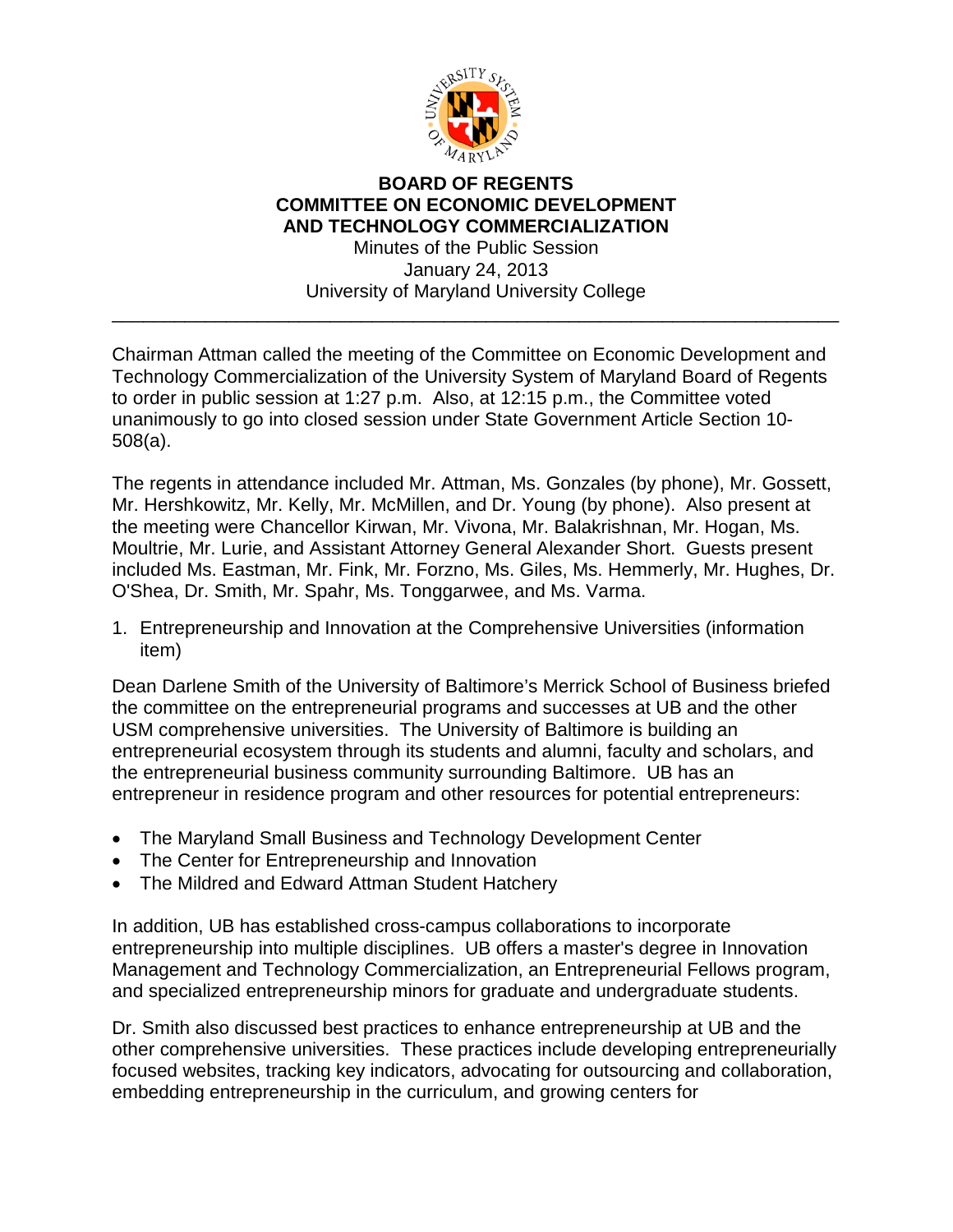entrepreneurship and innovation, and business advisory services. Other recommended practices include holding business plan competitions; celebrating entrepreneurial achievements, partnering with industry, state and federal agencies; expanding mentoring programs, alumni networks and advisory boards; promoting networking events and raising money for seed and venture funds; and partnering with the SBDTCs.

## 2. USM Economic Impact Study (Information Item)

Mr. Attman announced and released the study conducted by the Jacob France Institute on the economic impact of the USM. Mr. Vivona summarized the key findings from this study. Using a human capital approach, the study analyzed the fiscal and economic impact of USM graduates through increased earnings from degree attainment. In addition, the study examined the system's contribution to workforce development, including its ability to produce graduates in areas of workforce shortages, as well as economic development through its research, partnerships with the private sector, and technology transfer.

The study concluded that the USM contributes to the state's economy in a variety of ways. It is a source of educated and skilled workers for Maryland employers. The workers' increased earnings generate significant additional revenues for the State of Maryland. Further, USM institutions provide valuable services to businesses, generate new technologies through research and development, and contribute to the quality of life in Maryland through community service activities. The positive economic impact of the USM on the State of Maryland considerably exceeds the state's investment in the system. More information is available at USM's web site (www.usmd.edu).

## 3. Cyber Security Task Force Recommendations -- Progress Report (Information Item)

Senator Mikulski had requested a progress report on the five recommendations in the Cyber Security Task Force report and Mr. Hogan briefed the Committee on the programs and initiatives underway at the USM institutions. In response to the first recommendation to conduct a comprehensive and scientific survey to evaluate employer needs in the area of cyber security, a study was recently completed by the Abell Foundation which determined that there are 19,000 cyber security related job openings in Maryland. Notably, Maryland leads the nation in the number of colleges and universities certified in cyber security by the National Security Agency (NSA).

The Cyber Security Task Force also recommended that the USM extend program offerings in cyber security. A survey determined that the USM Institutions are continuing to add courses, tracks, certificates, training programs, and degree programs in computer science, information systems, information technology, information assurance, cyber security, cyber forensics, and engineering.

The third recommendation encouraged the USM to establish more partnerships among education, government and private industry and leverage the resources available. In 2012, the Business Higher Education Forum (BHEF), of which Chancellor Kirwan is the chair, announced 12 regional projects involving collaborations between member companies and universities in key fields important to national competitiveness and